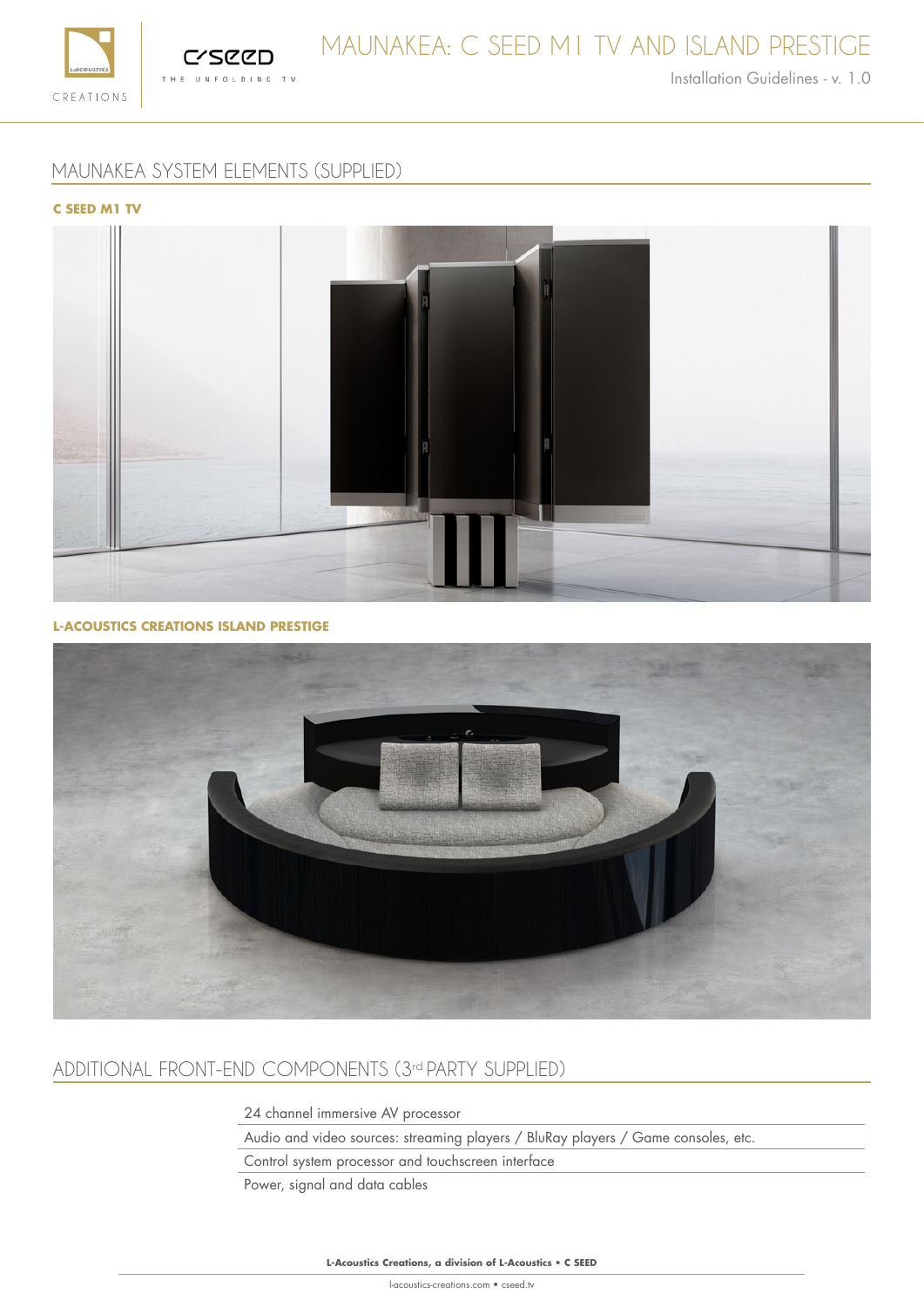Standard plan for construction of the TV for local civil engineer

Coordination with local electrician

Coordination with local sat / video / TV professional

Implementation, programming & testing of the C SEED M1 TV – TCP/IP control protocol for home automation

Operation training and handover for technical staff

# INSTALLATION SERVICES PROVIDED BY L-ACOUSTICS CREATIONS CERTIFIED INTEGRATORS

Site Survey for mechanical and acoustical considerations

Coordination with local electrician for Island power provision.

Integration support for site AV integrator including interfacing audio / data and control networks for control automation of Island Prestige

Calibration of Island Prestige by L-Acoustics Application Engineer

Client Handover and training for technical staff / crew

# SUPPORTING INSTALLER/ USER DOCUMENTATION

Please consult the following documentation to ensure your installation of Maunakea goes as smoothly and safely as possible:

## **C SEED M1 TV IMPLEMENTATION CONCEPT GUIDE**

M1 TV implementation concept guide

## **L-ACOUSTICS CREATIONS ISLAND PRESTIGE USER MANUAL**

Island Prestige User Manual

**L-Acoustics Creations, a division of L-Acoustics** • **C SEED**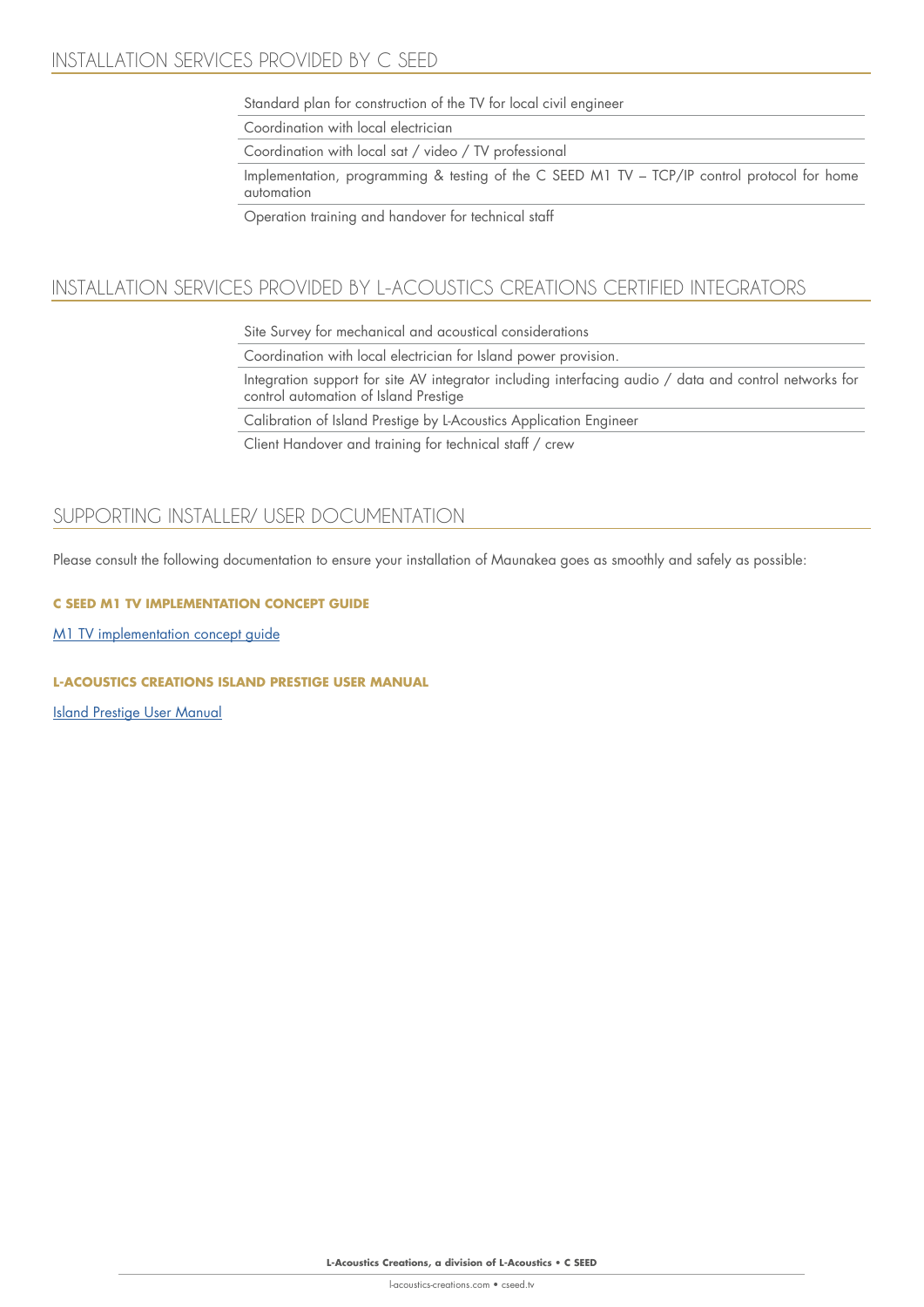

### **MAUNAKEA FOOTPRINT AND SPACE REQUIREMENTS**

Minimum room size: 60 m²

Viewing distance from screen: 4 m

Coordination with local sat / video / TV professional

M1 TV rotation: 180° left or right

Island rotation: 360° perpetually in either direction

For consideration of other room shapes and sizes (e.g circular or L-shaped rooms) please contact an L-Acoustics Creations Application Engineer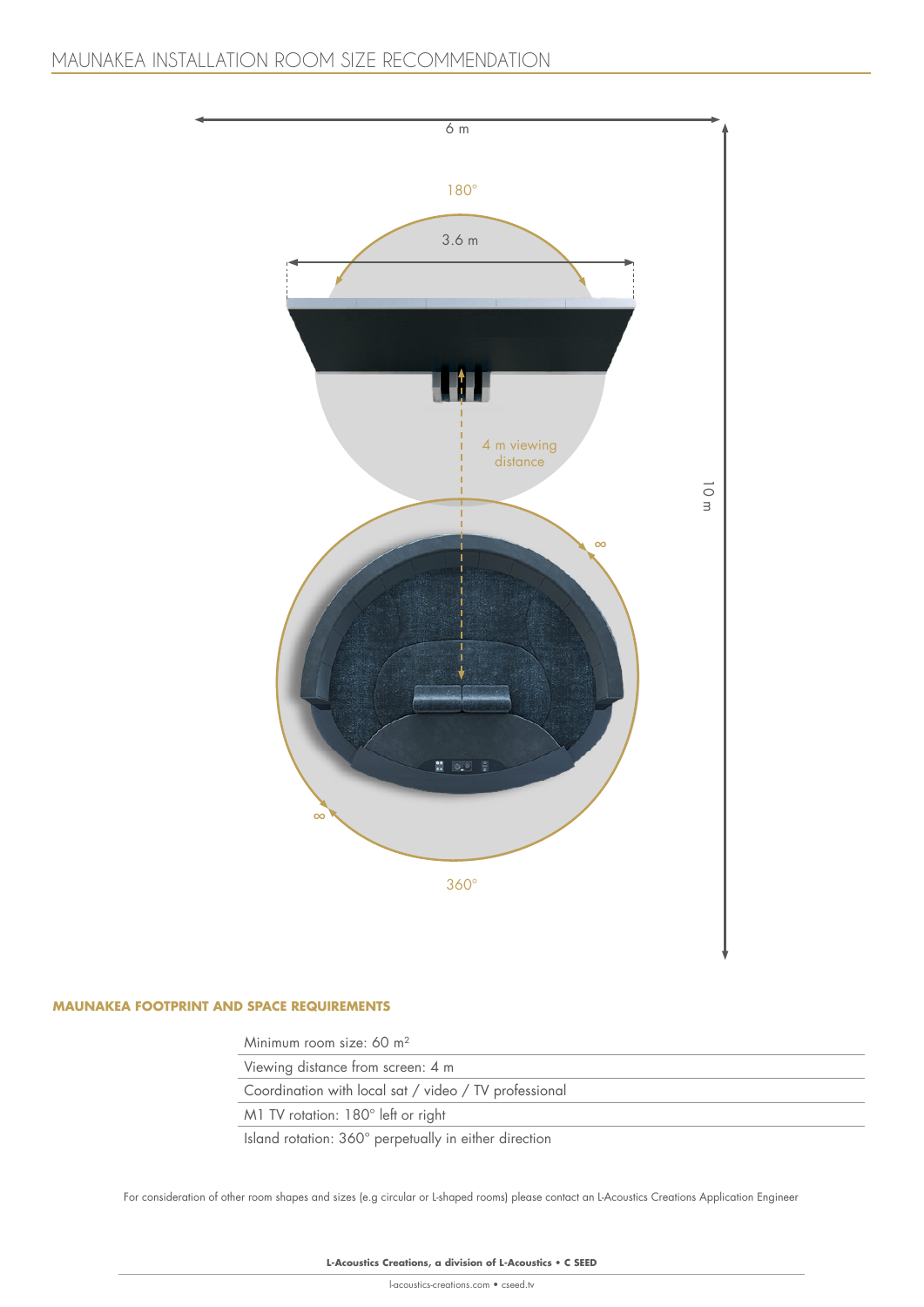

# ISLAND PRESTIGE - DIMENSIONS OVERVIEW

The golden cylinder below indicates the safe zone to allow for unobstructed rotation of Island taking into consideration the user and their guests and nearby ceilings, furnishings and light fittings etc.

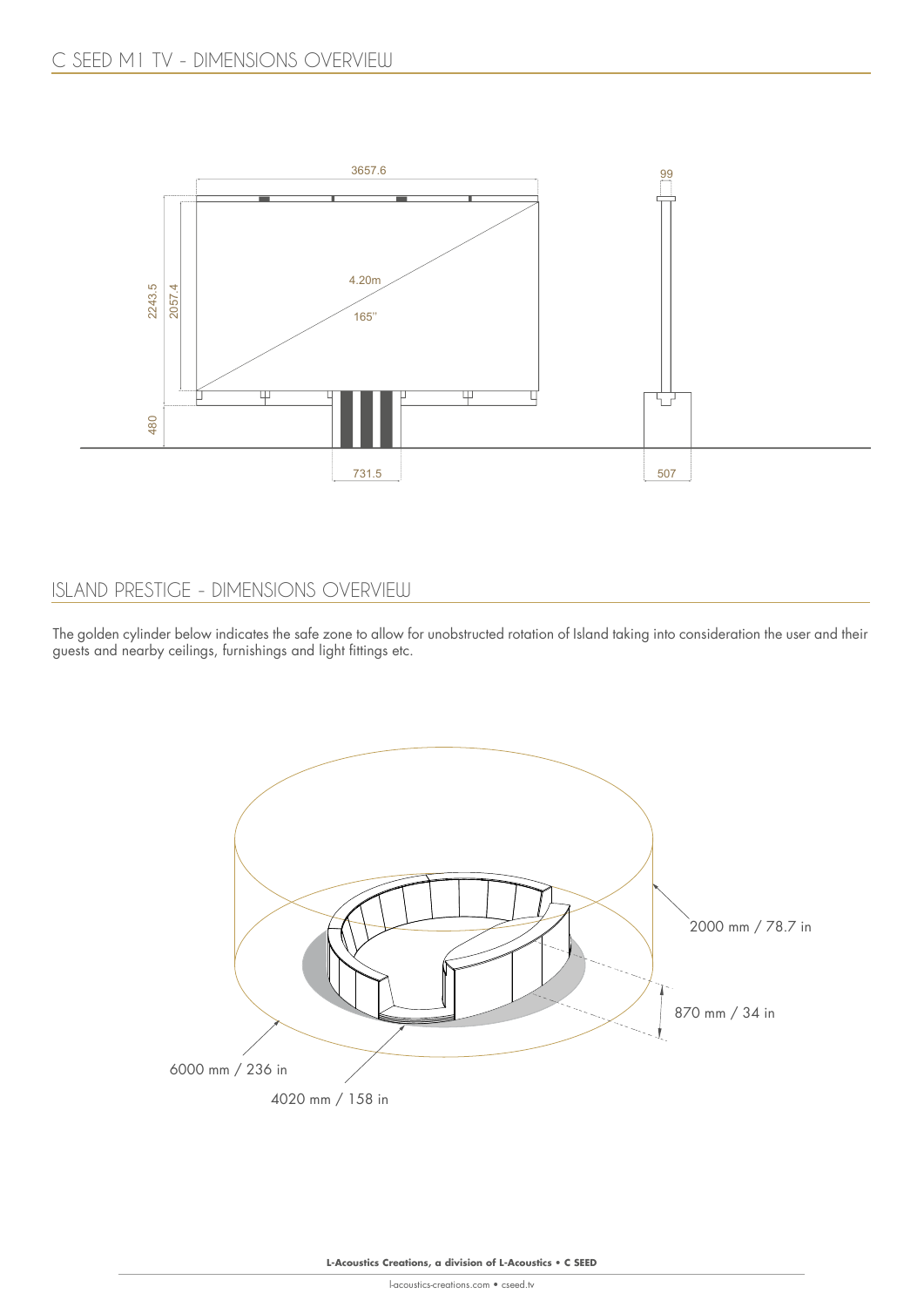## **OBSERVE FLOOR SPACE REQUIREMENTS**

As per M1 TV / Island User Manuals

|                         | Consider turning circle of both elements of Maunakea in the floor layout design.<br>NOTE: C SEED M1 TV can rotate 180 degrees in either direction. Island Prestige<br>can rotate up to 360 degrees in either direction perpetually |  |
|-------------------------|------------------------------------------------------------------------------------------------------------------------------------------------------------------------------------------------------------------------------------|--|
| <b>Island Footprint</b> | Plan a 3 m radius around the Island Prestige rotation point to ensure safety of<br>use. During rotation, the system draws a $\varnothing$ 6 m / 19.6 ft circle                                                                     |  |
|                         | A 1 m margin all around ensures safety both on and around the system                                                                                                                                                               |  |
|                         |                                                                                                                                                                                                                                    |  |

Plan a minimum 2.7 m ceiling height above the installation area

#### **OBSERVE FLOOR LOADING REQUIREMENTS**

As per M1 TV/Island User Manuals and consult a structural engineer. The combined weight of Maunakea is 3300 kg.

Ensure the floor for Island can safely support its weight of up to 1950 kg / 4299 lb: (Weight (net): 1200 kg / 2646 lb) (Capacity (net): 750 kg / 1653 lb (8-10 adults)

The C SEED M1 TV floor area needs to support 1350 kg / 2976 lb). NOTE: The M1 TV may require creation of a floor basin of 4248 mm x 1200 mm x 755 mm depth.

#### **LOGISTICAL ACCESS TO THE MAUNAKEA INSTALLATION LOCATION**

For load-in access for the largest Maunakea elements (C SEED M1 TV and Island Prestige) check that the site access route is capable of movement of boxes of the size below

#### **C SEED M1 TV Shipment**

| <b>Box number</b> | <b>Height</b> | <b>Width</b> | <b>Depth</b> | Weight  |
|-------------------|---------------|--------------|--------------|---------|
|                   | 1200 mm       | 4600 mm      | 1200 mm      | 1550 kg |
|                   | 1400 mm       | 1200 mm      | 1200 mm      | 200 kg  |
|                   | 1400 mm       | 1200 mm      | 800 mm       | 200 kg  |

#### **L-Acoustics Creations Island Prestige Shipment**

| <b>Box number</b> | <b>Height</b> | <b>Width</b> | <b>Depth</b> | Weight  |
|-------------------|---------------|--------------|--------------|---------|
|                   | 630 mm        | 1670 mm      | 790 mm       | 249 kg  |
| $\mathbf{2}$      | 2120 mm       | 2120 mm      | 1120 mm      | 674 kg  |
| 3                 | 1190 mm       | 1090 mm      | 610 mm       | 113 kg  |
| 4                 | 1190 mm       | 1090 mm      | 610 mm       | 113 kg  |
| 5                 | 540 mm        | 2840 mm      | 1040 mm      | 236 kg  |
| 6                 | 600 mm        | 1470 mm      | 500 mm       | 90 kg   |
| $\overline{ }$    | 600 mm        | 1470 mm      | 500 mm       | 90 kg   |
| 8                 | 600 mm        | 1470 mm      | 500 mm       | 90 kg   |
| 9                 | 600 mm        | 1000 mm      | 430 mm       | 63 kg   |
| 10                | 600 mm        | 1000 mm      | 430 mm       | 63 kg   |
| 11                | 890 mm        | 1120 mm      | 790 mm       | 156 kg  |
| 12                | 680 mm        | 940 mm       | 670 mm       | $62$ kg |
| 13                | 330 mm        | 1670 mm      | 800 mm       | 89 kg   |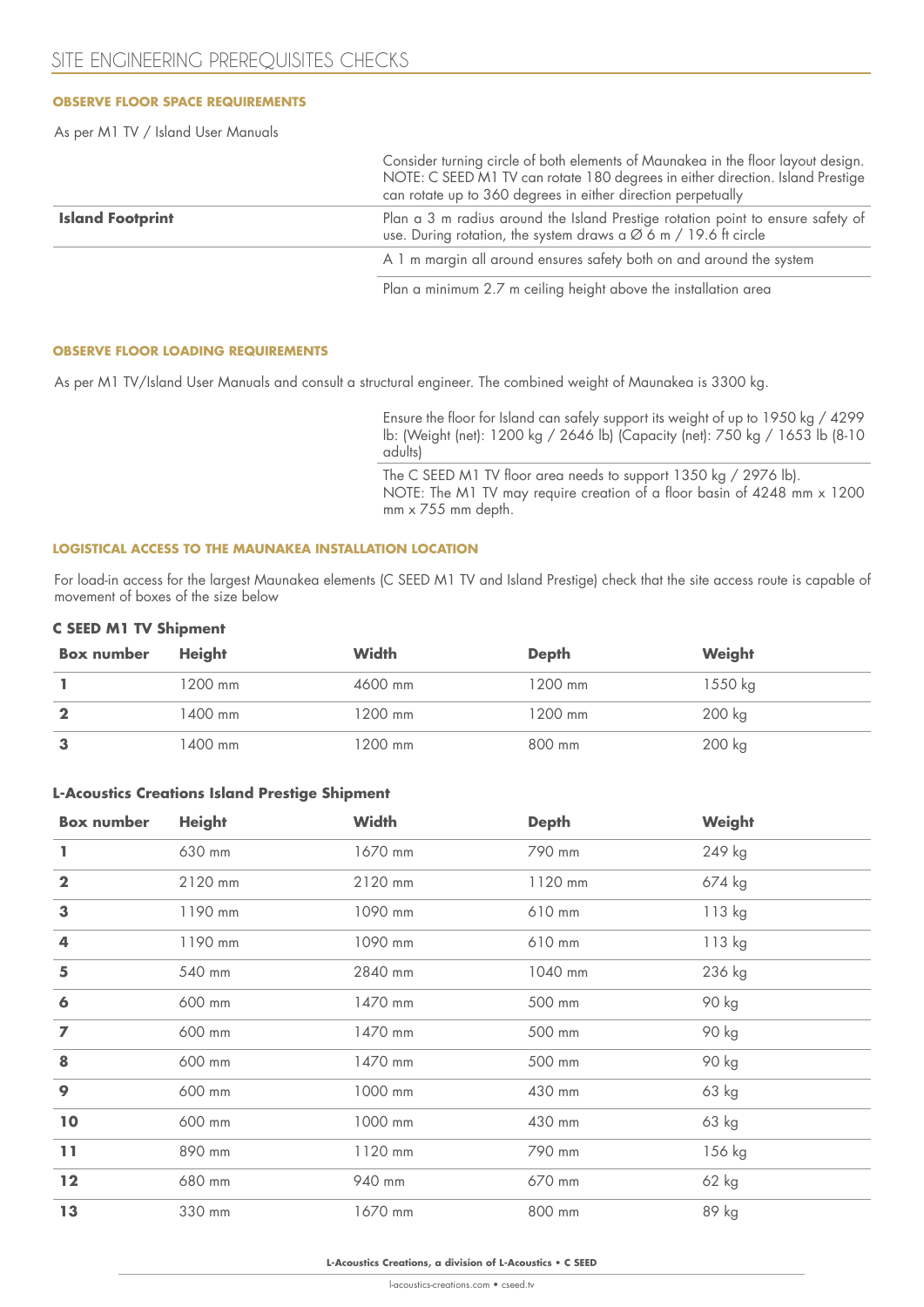#### **OBSERVE ELECTRICAL POWER REQUIREMENTS**

As per M1 TV / Island User Manuals: Pre-installation of power provision to Maunakea location as per electrical specification

Island Prestige must be connected to a dedicated circuit breaker for installation safety and an earth-leakage circuit breaker for user safety

Cable length: Island Prestige comes with a flat 6 mm² 4 wire cable pre-assembled with the connection box. Measure the distance between the connection box and the electrical panel or junction box and communicate this information to L-Acoustics

Cables can be run though the floor as long as they exit in a 1230 mm radius around the axle

Cables should exit in a 650 mm (26 in) radius, as close to the connection box as possible as shown below



#### **OBSERVE DATA CONNECTION REQUIREMENTS**

As per M1 TV / Island User Manuals: Pre-installation of data and signal cabling to Maunakea location as per Data / AV specification

Island Prestige requires a Gigabit Ethernet connection via a CAT6 shielded cable equipped with a male RJ45 connector

The cable should be run through the floor to the Island connection box to be presented alongside the power provision. Ensure the data and power cables are not in close proximity throughout their lengths to prevent interference / crosstalk

Existing Local Area Network infrastructure with preconfigured subnet with sufficient range of IP Addresses for all devices within the Maunakea system (Ideally 12 to 20 IP addresses)

Ensure provision of a fast internet connection to the site

**L-Acoustics Creations, a division of L-Acoustics** • **C SEED**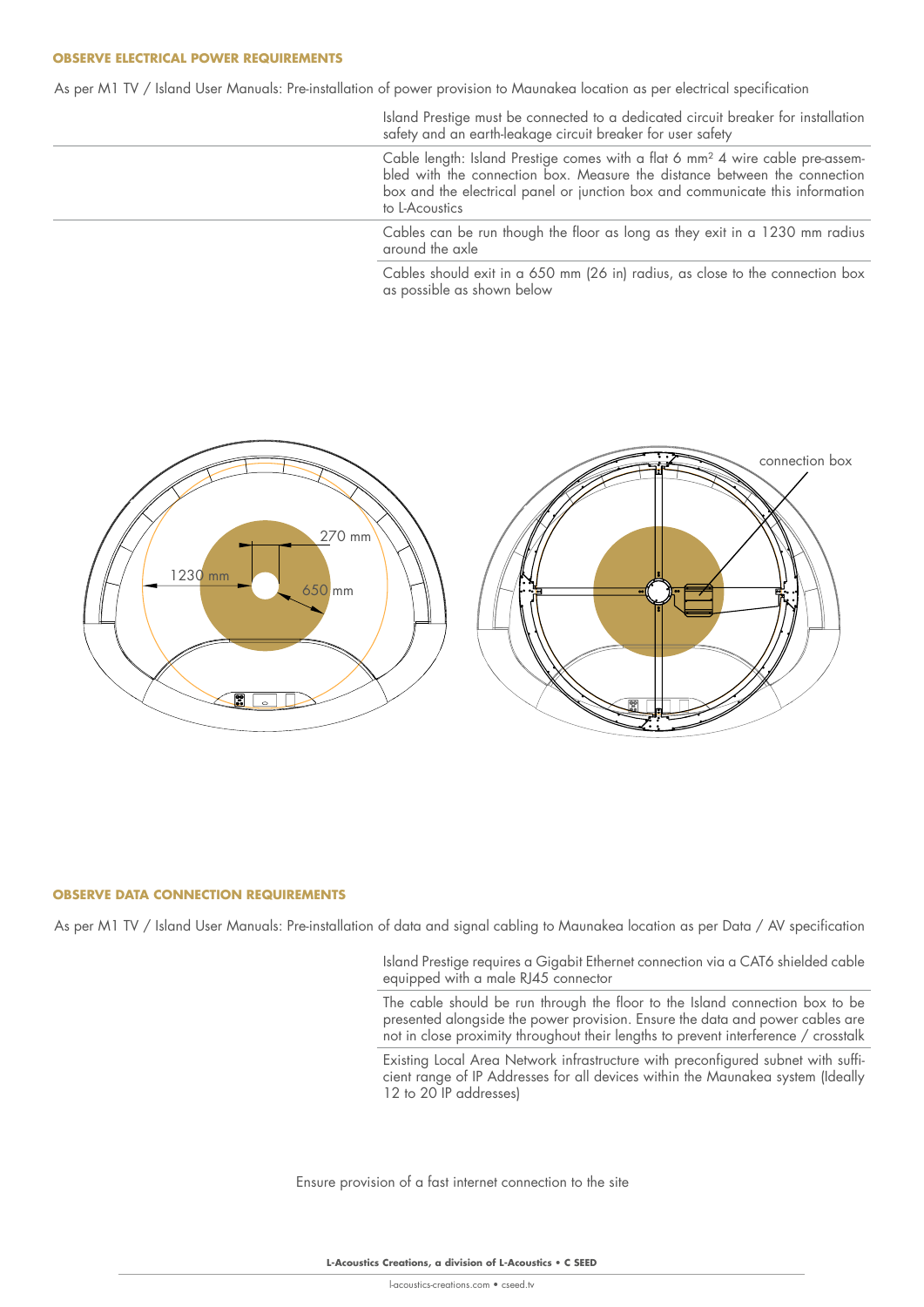

#### **CONSIDERATIONS FOR OPTIONAL OVERHEAD SPEAKERS FOR DOLBY ATMOS AND OTHER IMMERSIVE FORMATS**

Place 4 overhead speakers in alignment with the Dolby Atmos recommendations:

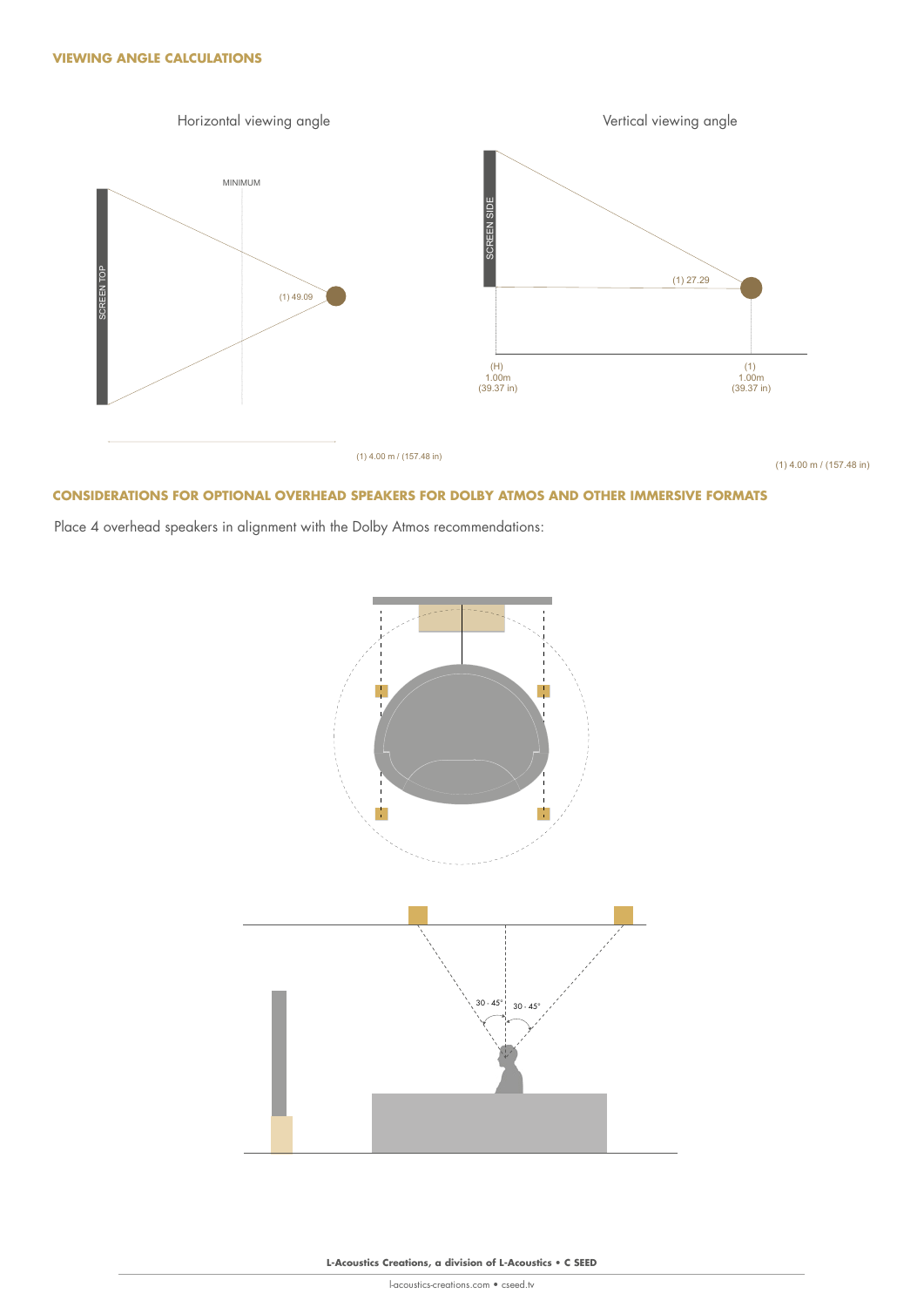# CABLE & KIT LIST FOR MAUNAKEA COMPONENTS (NOT SUPPLIED)

1 x Hi-speed HDMI for C seed M1 TV video input (Determine length as required)

1 x Hi-speed HDMI cable per video source into AV Processor (Determine length as required)

24 x Analogue XLR male to female interconnects OR 3 x DB25 Tascam cables from AV Processor to Motu24Ai

(Determine length as required)

1 x SPDIF / Optical / analogue pair cable per audio source (Determine length as required)

MOTU 24Ai soundcard

Enterprise Grade Wireless access point or similar

CAT6 data patch leads to all IP networked devices

# MAUNAKEA SYSTEM CONNECTION SCHEMATIC

## A3 size available to print here



For any further technical support or installation advice whilst integrating the Maunakea system, please contact C SEED and / or L-Acoustics Creations